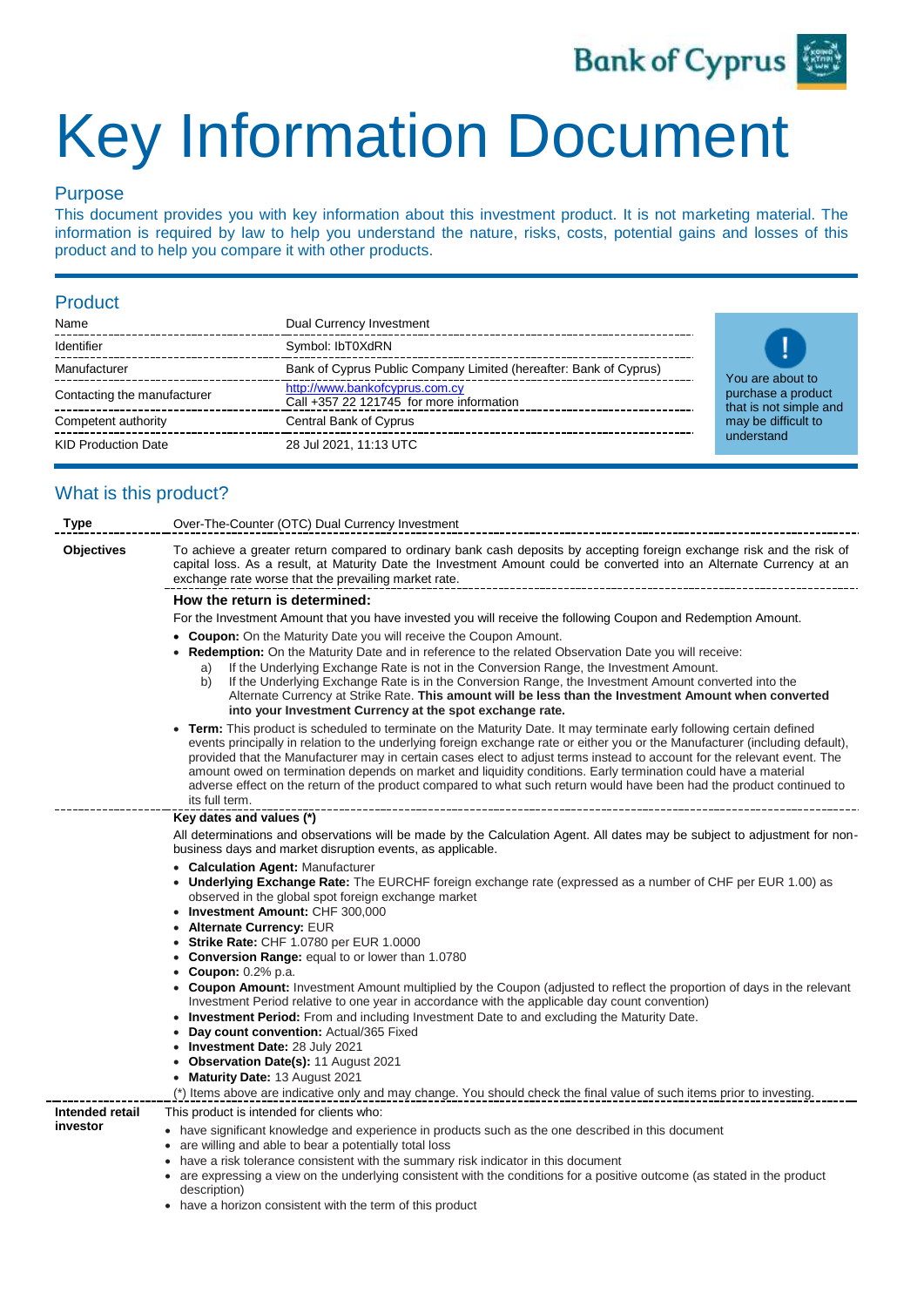

#### What are the risks and what could I get in return? Summary Risk Indicator



Lower Risk **Higher Risk** 

The risk indicator assumes you keep the product until 13 August 2021. The actual risk can vary significantly if you cash in at an early stage and you may get back less. You may not be able to cash in early. You may have to pay significant extra costs to cash in early.

The summary risk indicator is a guide to the level of risk of this product compared to other products. It shows how likely it is that the product will lose money because of movements in the markets or because Bank of Cyprus is not able to pay you. We have classified this product as 5 out of 7, which is a medium-high risk class. This classification takes into consideration two elements: 1) the market risk - that rates the potential losses from future performance at level; and 2) the credit risk which estimates that poor market conditions could impact the capacity of Bank of Cyprus to pay you. **Be aware of currency risk. If you will receive payments in a currency other than the official currency of the Member State where the product is marketed, the final return you will get will depend on the exchange rate between the two currencies. This risk is not considered in the indicator shown above.** This product does not include any protection from future market performance so you could lose some or all of your investment. If Bank of Cyprus is not able to pay you what is owed, you could lose your entire investment.

#### Performance Scenarios

| Investment CHF 10,000 |                                     |                                        |
|-----------------------|-------------------------------------|----------------------------------------|
| Scenarios             |                                     | 2.3 weeks (Recommended holding period) |
| Stress scenario       | What you might get back after costs | CHF 9.631                              |
|                       | Average return each year            | $-3.69%$                               |
| Unfavourable scenario | What you might get back after costs | CHF 9.911                              |
|                       | Average return each year            | $-0.89%$                               |
| Moderate scenario     | What you might get back after costs | CHF 10.001                             |
|                       | Average return each year            | $0.01\%$                               |
| Favourable scenario   | What you might get back after costs | CHF 10.001                             |
|                       | Average return each year            | 0.01%                                  |

This table shows the money you could get back over the next 2.3 weeks, under different scenarios, assuming that you invest CHF 10,000. The scenarios shown illustrate how your product could perform. You can compare them with the scenarios of other products. The scenarios presented are an estimate of future performance based on evidence from the past on how the value of this investment varies on how the value of this investment varies, and are not an exact indicator. What you get will vary depending on how the market performs and how long you keep the product. The stress scenario shows what you might get back in extreme market circumstances, and it does not take into account the situation where we are not able to pay you. This product cannot be cashed in. This means it is difficult to estimate how much you would get back if you cash in before maturity. You will either be unable to cash in early or you will have to pay high costs or make a large loss if you do so. As the recommended holding period is 1 year or less, performance scenarios have been provided for the recommended holding period only and not for any interim holding periods.

The figures shown include all the costs of the product itself, but may not include all the costs that you pay to your advisor or distributor. The figures do not take into account your personal tax situation, which may also affect how much you get back.

# What happens if Bank of Cyprus is unable to pay out?

You may, under certain preconditions, be entitled to compensation from the Investor Compensation Fund (the "Fund") for Clients of Banks. Information on the Investor Compensation Funds and the Deposit Guarantee Scheme has been made available to you in the MiFID Pre-Contractual Information Package. If Bank of Cyprus is unable to fulfil its obligations in respect of this product, you may be able to recover some of your investment from the Fund. However, the coverage limit from the Fund only applies to an eligible investor's aggregate claim on Bank of Cyprus irrespective of the number of investment accounts the investor may have with Bank of Cyprus. This means that if you hold two such eligible investments with a total value of EUR 30,000, you will only be covered up to a total amount of EUR 20,000 and will not be covered for the remaining EUR 10,000. For further information, please visit Bank of Cyprus website at [http://bankofcyprus.com.cy/en-gb/retail/the](http://bankofcyprus.com.cy/en-gb/retail/the-bank/mifid/client-terms-and-conditions)[bank/mifid/client-terms-and-conditions/](http://bankofcyprus.com.cy/en-gb/retail/the-bank/mifid/client-terms-and-conditions)

#### What are the Costs?

The Reduction in Yield (RIY) shows what impact the total costs you pay will have on the investment return you might get. The total costs take into account one-off, ongoing and incidental costs.

The amounts shown here are the cumulative costs of the product itself, for the recommended holding period. They include potential early exit penalties. The figures assume you invest CHF 10,000. The figures are estimates and may change in the future.